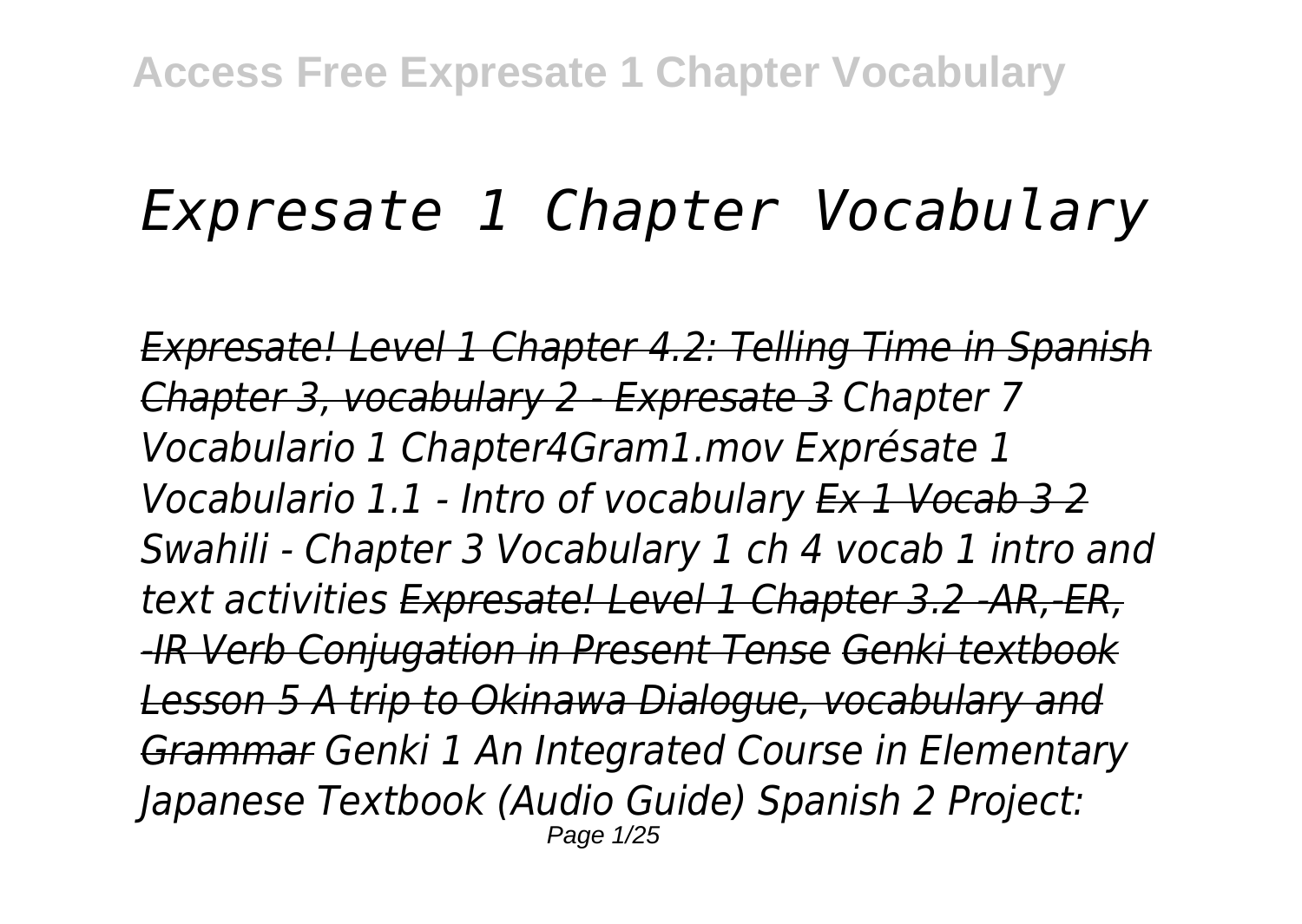*Chapter 1 Vocabulary 2 Spanish Short Stories for Beginners - Learn Spanish With Stories [Spanish Audio Book for Beginners] Como Eres? rap*

*¡Ven conmigo! ¡Mañana es el primer día de clases! Learn how to say numbers in Spanish Learn Spanish |Part 16: Spanish Vocabulary Upper-advanced | Golearn Spanish Rap: ¿Cómo es tu familia? Do Re Mi: Spanish Personal Pronouns Spanish Vocabulary and Grammar Building Tools*

*C2S1 Ser with adjectives C2G1AS1*

*Module 1 - Vocabulary in ContextExpresate 1 p19 Act 22 Numeros de Telefono*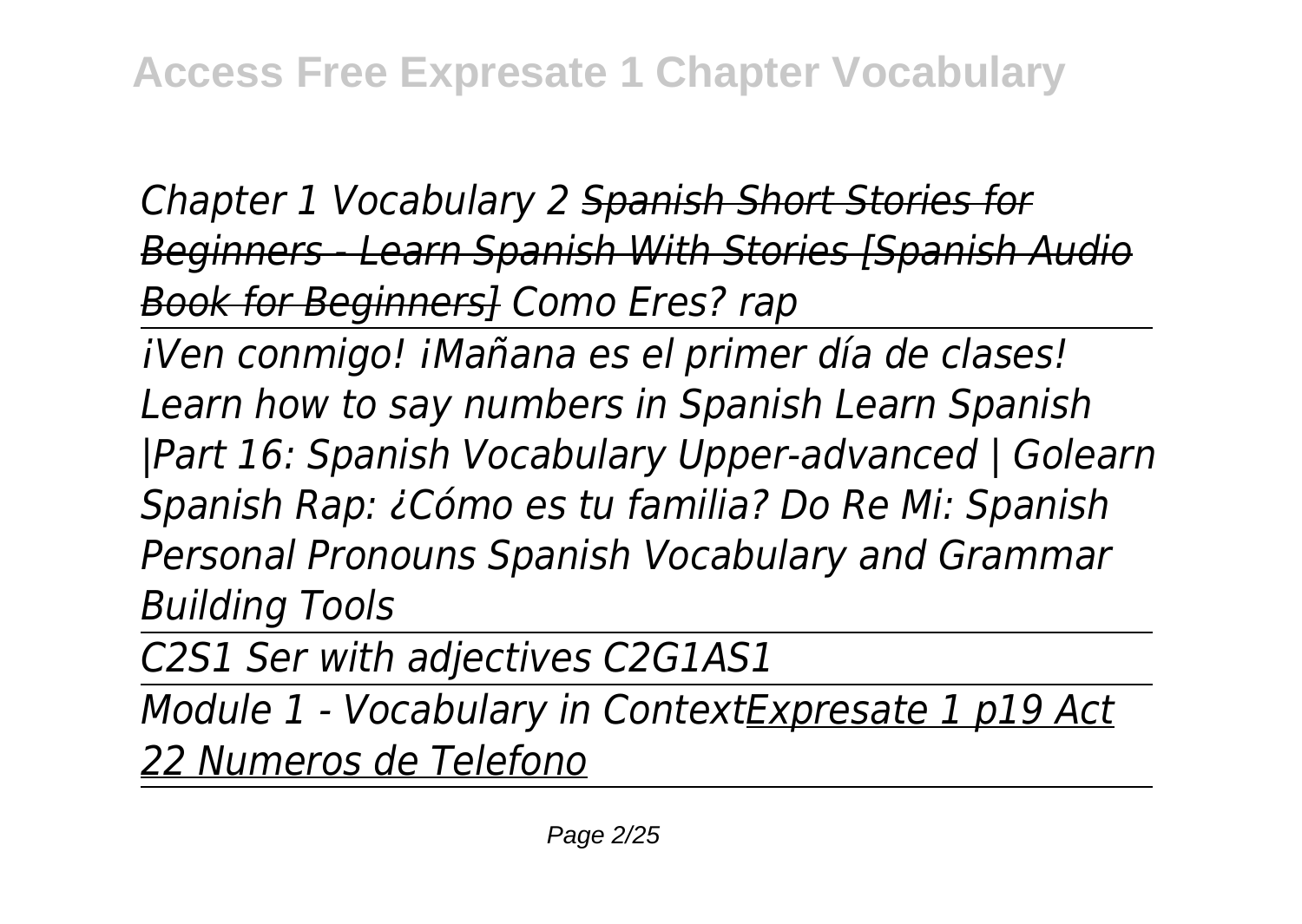*SPANISH 1 - Vocab Review Video - Capítulo 1ALesson 8 Genki textbook Barbecue conversation, vocabulary and Grammar Exprésate capítulo 1 lección 1 Algebra 1 - Chapter 3-1 Vocab Expresate 1\_Vocabulario 5.1 Algebra 1 - Chapter 3-2 Vocab Exprésate 1 - Novela en video 1 Expresate 1 Chapter Vocabulary Start studying Expresate 1 Chapter 1 Vocabulary. Learn vocabulary, terms, and more with flashcards, games, and other study tools.*

*Expresate 1 Chapter 1 Vocabulary Flashcards | Quizlet Expresate 1 (Chapter 1) Welcome To Vocabulary Graded Practice. When ready, press Start the practice.* Page 3/25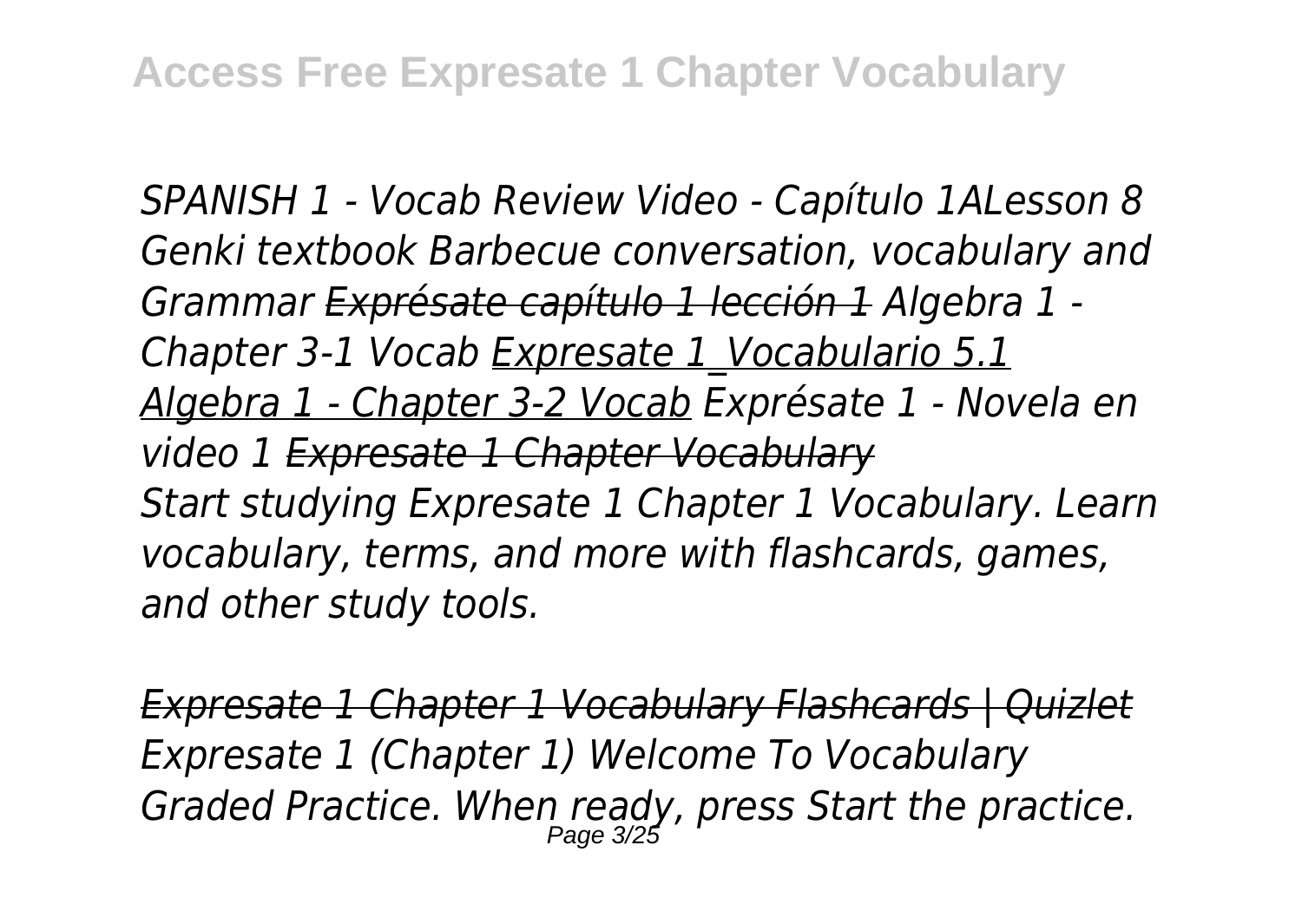*Timer is set to 5 minutes by default (click on the timer to change this).*

*Expresate 1 (Chapter 1) || Conjuguemos Start studying Expresate 1 Chapter 5 Vocabulary 1. Learn vocabulary, terms, and more with flashcards, games, and other study tools.*

*Expresate 1 Chapter 5 Vocabulary 1 Flashcards | Quizlet*

*Start studying Expresate 1 Chapter 8-1. Learn vocabulary, terms, and more with flashcards, games, and other study tools.* Page 4/25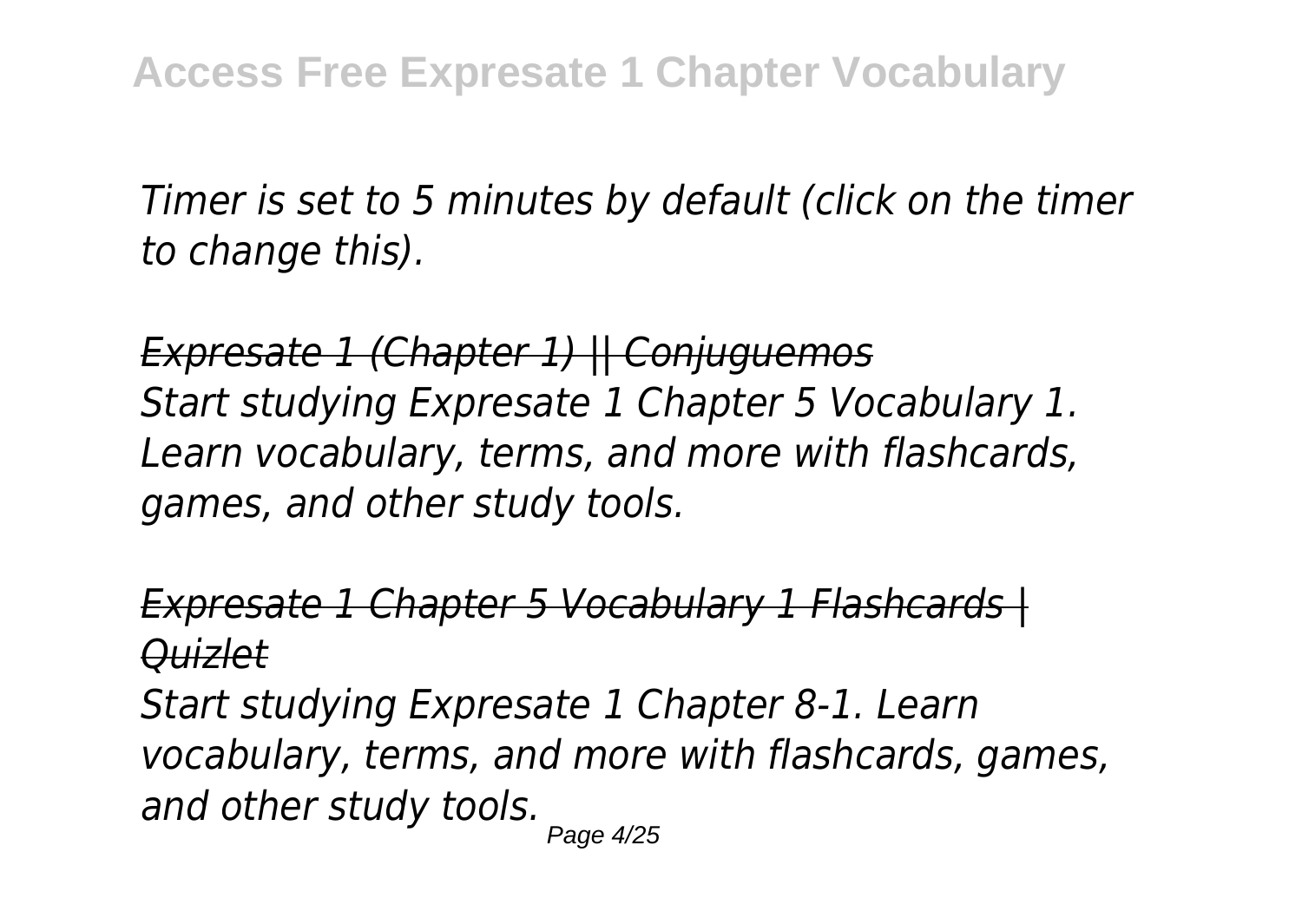*Expresate 1 Chapter 8-1 Flashcards | Quizlet Practice your Spanish vocabulary for Exprésate 1 (Chapter 4-1) with graded drill activities and fun multiplayer games.*

*Exprésate 1 (Chapter 4-1) || Conjuguemos Expresate 1 chapter 4 vocab 1 52 Terms. Breana81 ¡Exprésate! Spanish 1 Chapter 3 (Vocab 1) 47 Terms. Karla\_Saylor2 ¡Exprésate 1! Cap. 2 Vocab 2 36 Terms. amclaren ¡Exprésate! Chapter 4, Lesson 2 35 Terms. Rebecca\_Teal; Subjects. Arts and Humanities. Languages. Math. Science. Social Science. Other.* Page 5/25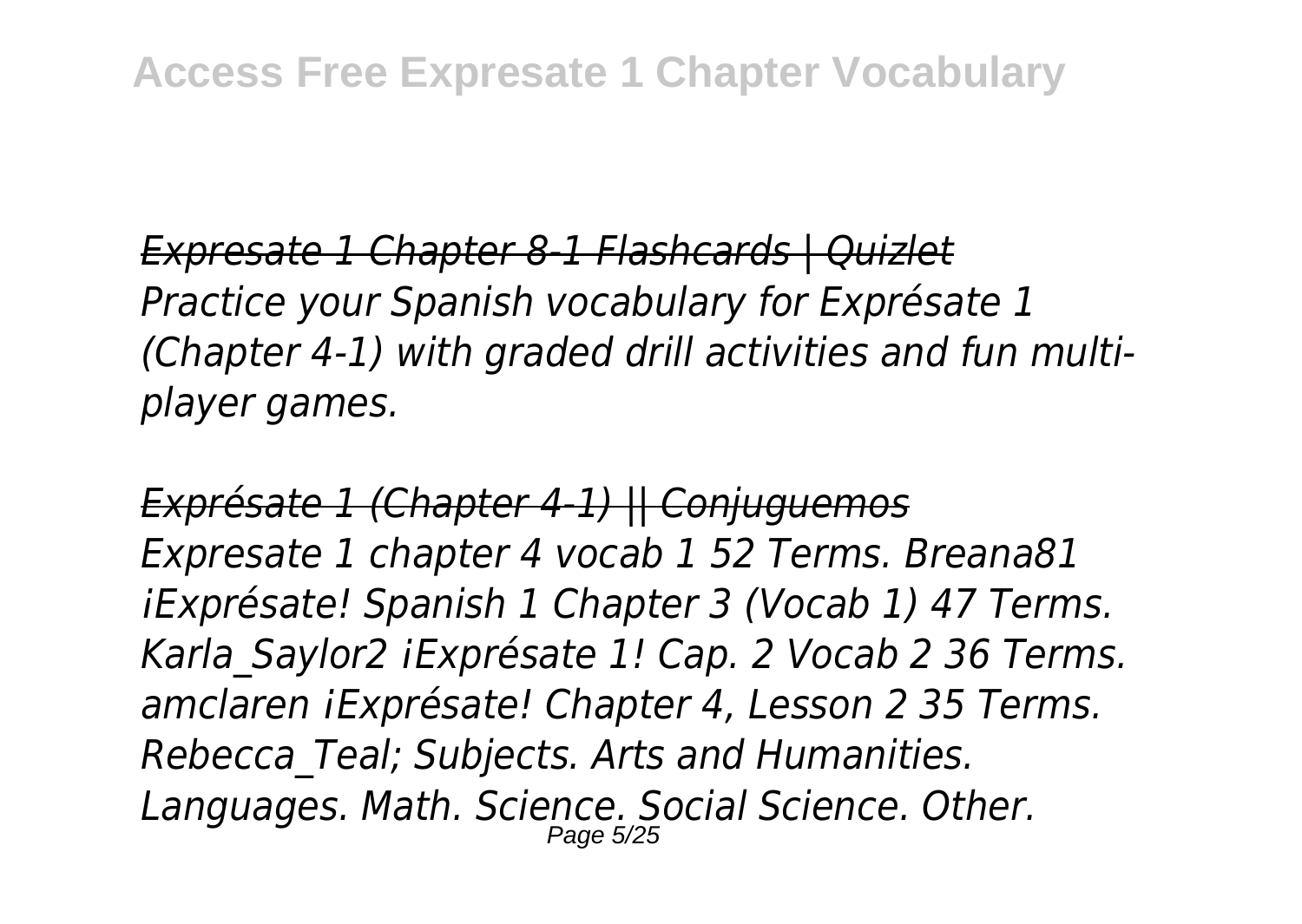*Features. Quizlet Live. Quizlet Learn ...*

## *Expresate 1 Chapter 3 Vocabulary 2 Flashcards | Quizlet*

*Using the Expresate 2 series for Chapter 1, this worksheet combines the rules for placement of direct object pronouns with commands, ir + a + infinitive, and gerunds. Each activity refers to these rules and has a model for students to follow.*

*Expresate 1 Chapter 2 Worksheets & Teaching Resources | TpT Realidades 1 & 2-Vocabulary Lists Realidades 1 A/B* Page 6/25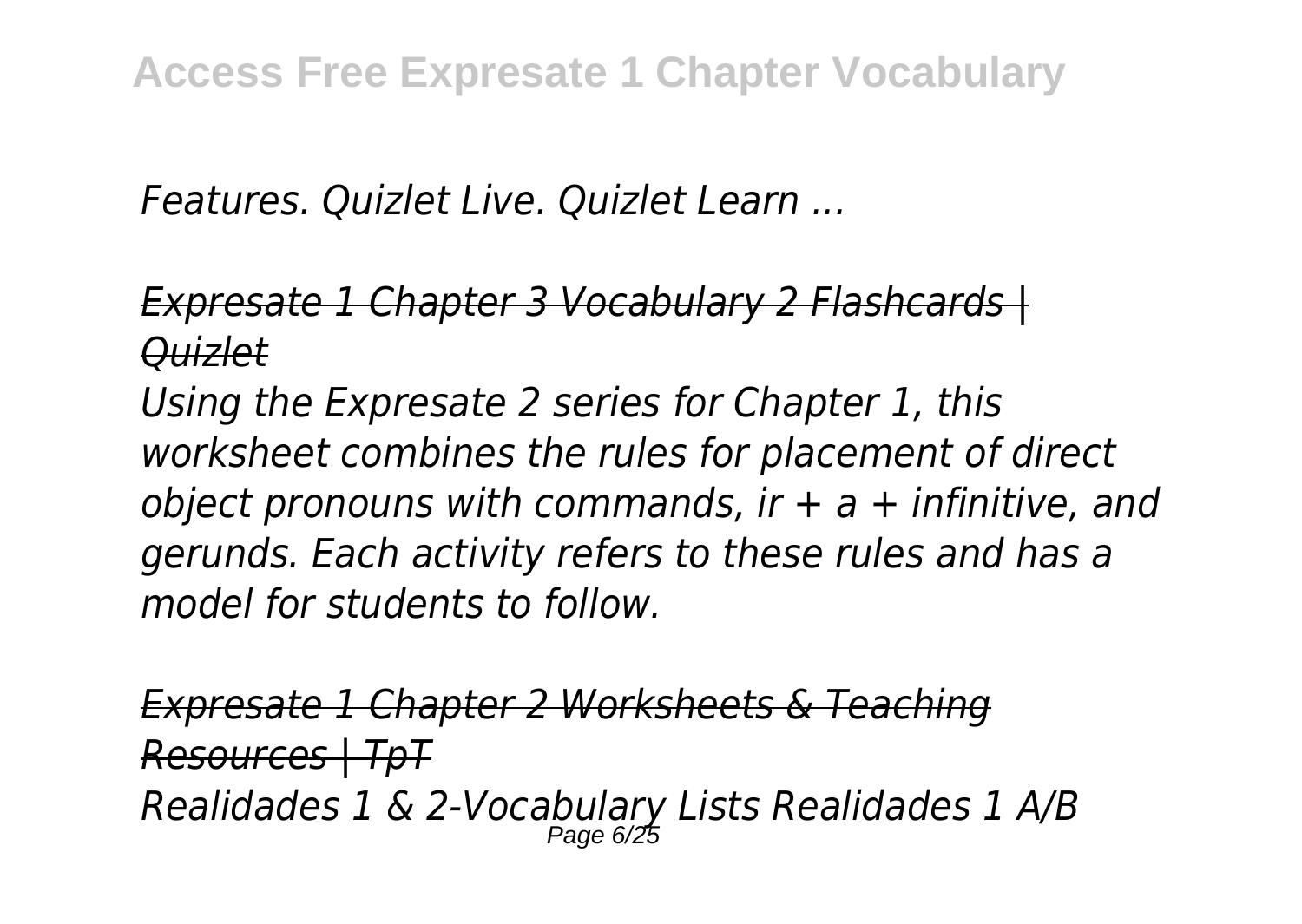*links Realidades 1 quia tests- practice games Exit tickets Videos and glogsters Spanish 1 units plans Spanish Unit Review links to practice vocabulary Spanish chapters by book programs ... Expresate 1 book online Chapter 1 textbook*

*expresate - Spanish 1 with Señora Groeb-Learn expresate vocab 3.1 with free interactive flashcards. Choose from 500 different sets of expresate vocab 3.1 flashcards on Quizlet.*

*expresate vocab 3.1 Flashcards and Study Sets | Quizlet*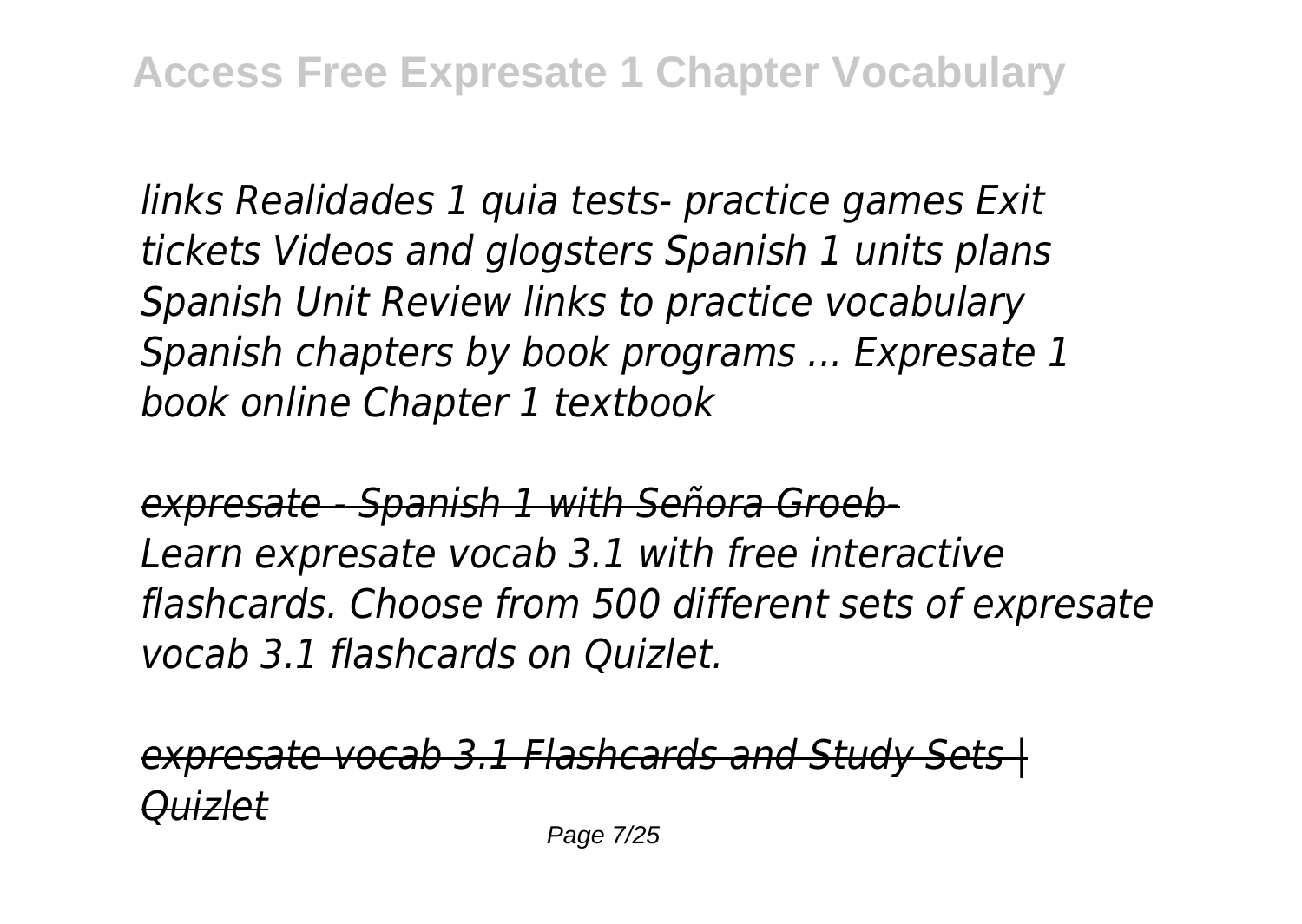*Chapter 1.1 Vocabulary. Capítulo 1: Repaso de Vocabulario 1. (Describing people, routines, and activities) activo (a) active. alto (a) tall. alegre/feliz happy. atlético (a) athletic. bajo (a)...*

*Chapter 1.1 Vocabulary - Exprésate 2 Practice Practice your Spanish vocabulary for Exprésate 1 (Chapter 2) with this timed flashcard application that adjust the deck to your knowledge. Exprésate 1 (chapter 2) Created by CONJUGUEMOS. Log in Sign up. Log in Sign up. Home Activity. Round 1. 1/48 00:29. To have a good time. Pasarla Bien.*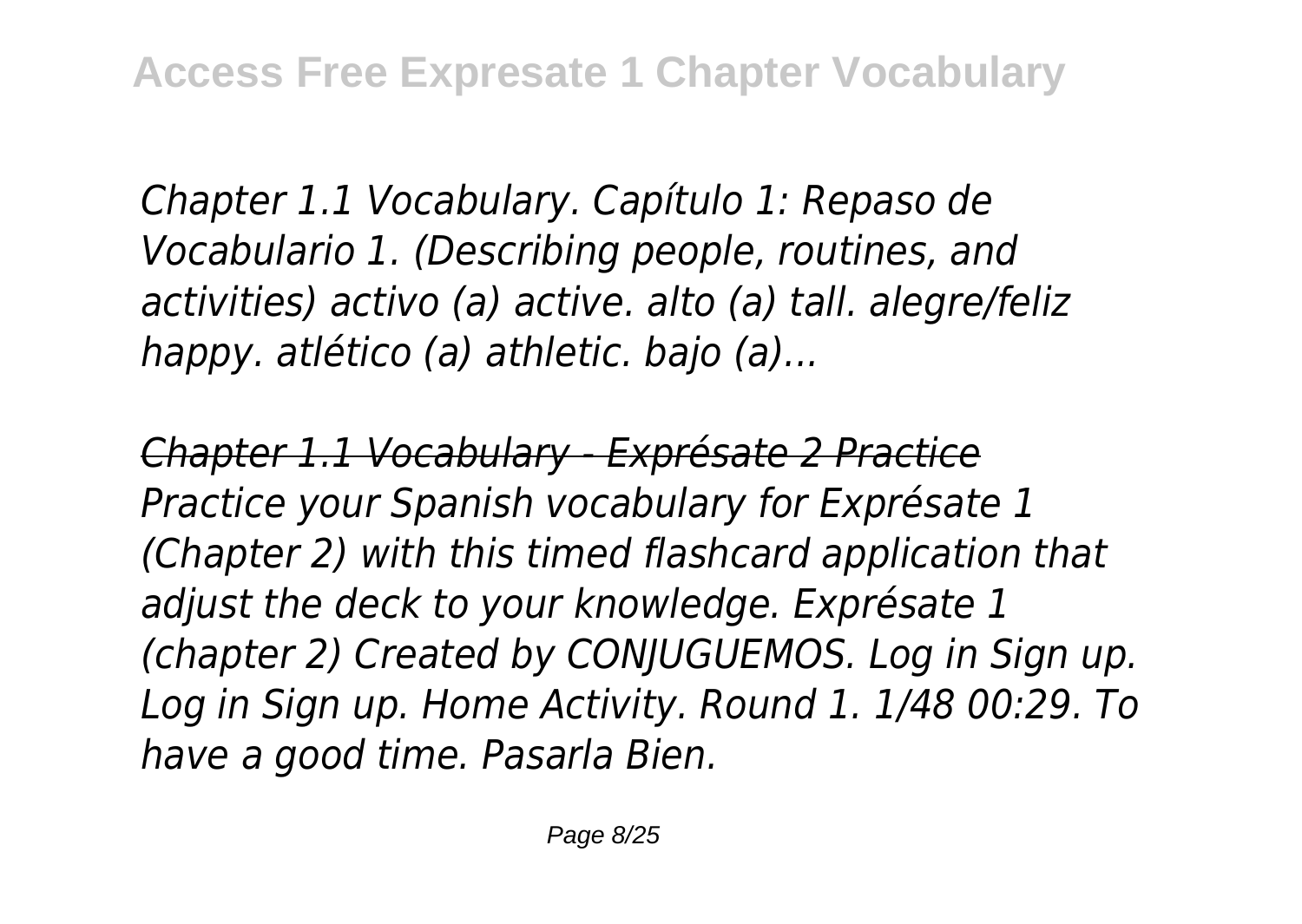*Exprésate 1 (Chapter 2) || Conjuguemos Based on Expresate 1 Chapter 4-2 vocabulary. Students write out the forms of the verb ir at the top of the page. They then translate phrases from Spanish to English using forms of ir+a+an infinitive verb. They finish with a translation section from English to Spanish. You may also like:SpanishIrand*

## *Expresate 1 Chapter 4 Worksheets & Teaching Resources | TpT*

*Exprésate 1 (Chapter 2) Welcome To Vocabulary Graded Practice. When ready, press Start the practice. Timer is set to 5 minutes by default (click on the timer* Page 9/25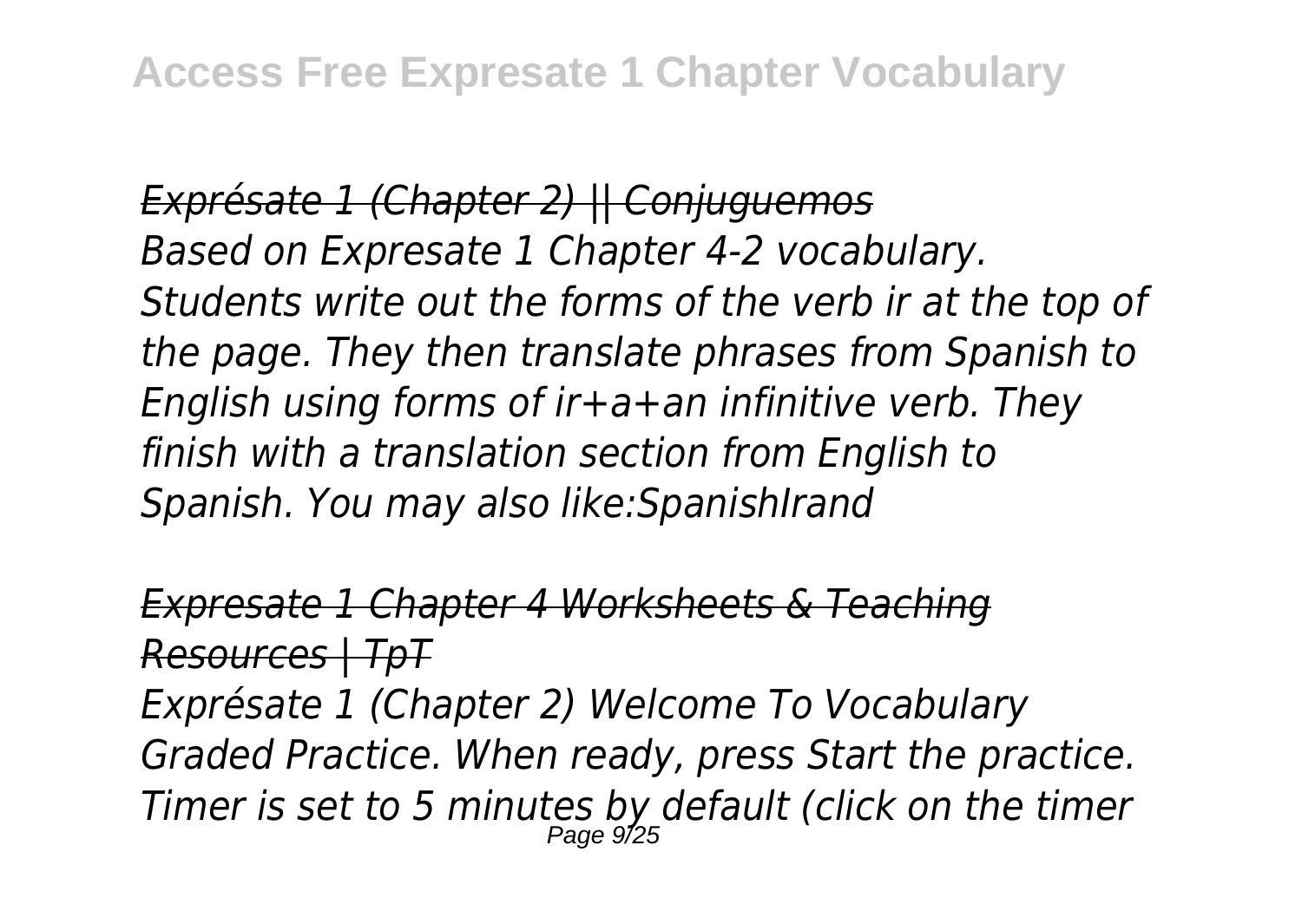*to change this).*

*Exprésate 1 (Chapter 2) || Conjuguemos exprÉsate 1. chapter 7. vocab. to talk about how you feel. p.246-249*

## *Quia - EXPRÉSATE 1. CHAPTER 7. VOCAB. TO TALK ABOUT HOW ...*

*Exprésate 1 Chapter 6 Vocab 1. Tools. Copy this to my account; E-mail to a friend; Find other activities; Start over; Help; Food Vocab and utensils. Flashcards. Matching Concentration Word Search. See a list of terms used in these activities. Señora Hannan. Grades* Page 10/25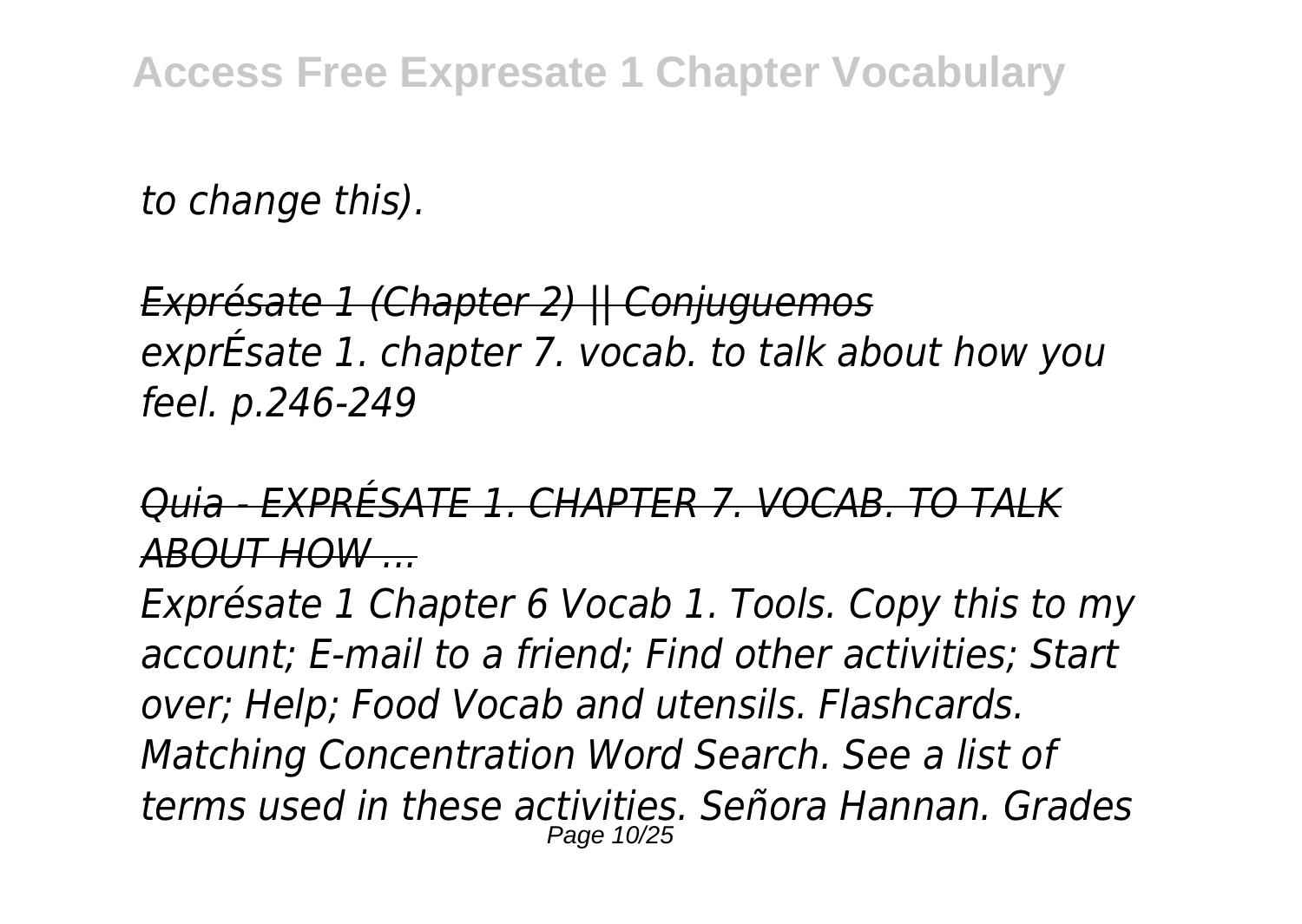*1 through 5 Español FLES Foreign Language in the Elementary School ...*

*Quia - Exprésate 1 Chapter 6 Vocab 1 Quia - EXPRÉSATE 1: Chapter 1: Vocabulary 1. Rags to Riches: Answer questions in a quest for fame and fortune.*

*Quia - EXPRÉSATE 1: Chapter 1: Vocabulary 1 Expresate 1 Chapter 6 Vocabulary; Expresate 1 Chapter 6 Vocabulary. by heccabampton, Apr. 2013. Subjects: spanish, spanish 1, chapter 6 . Click to Rate "Hated It" Click to Rate "Didn't Like It" Click to Rate* Page 11/25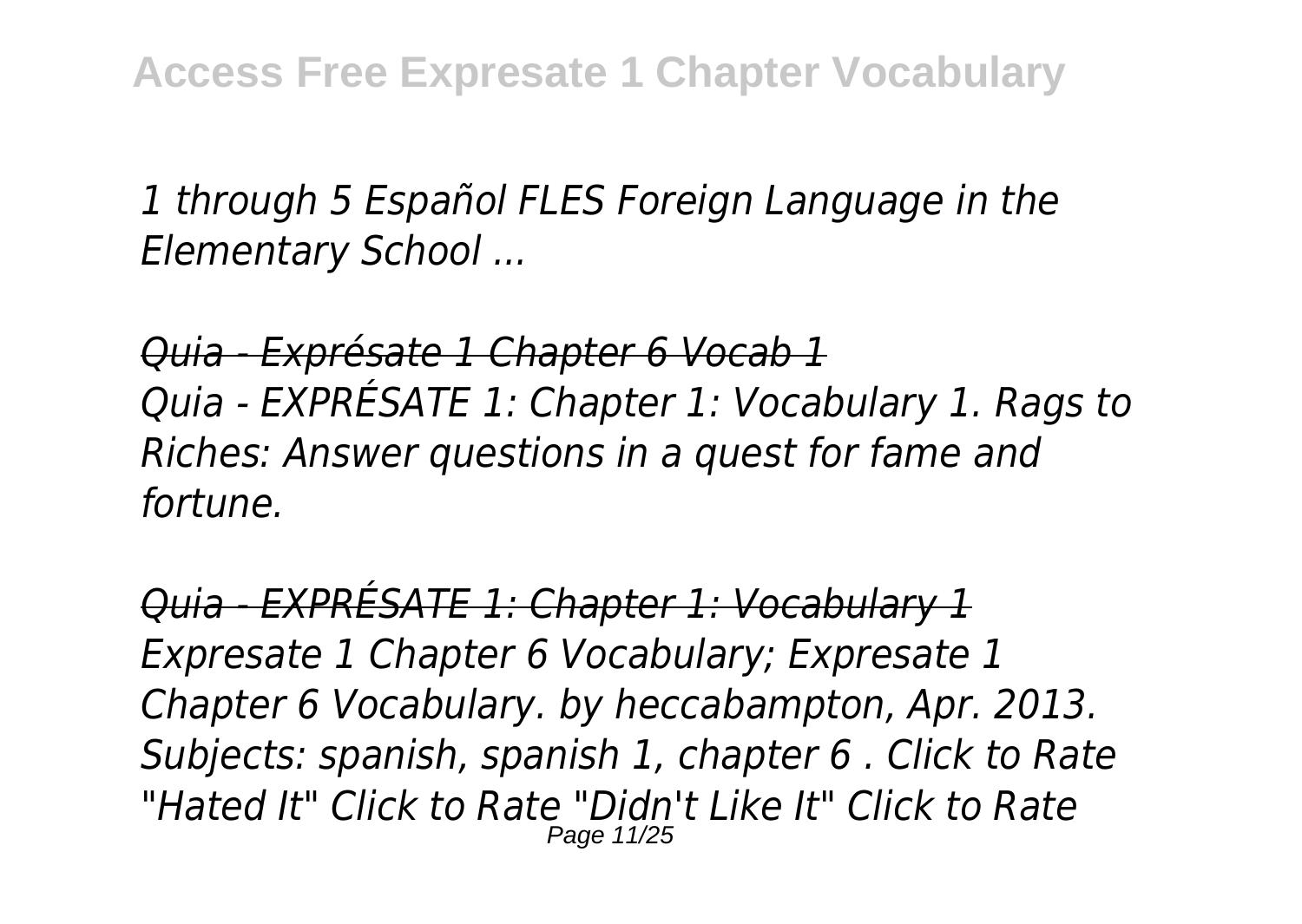*"Liked It" Click to Rate "Really Liked It" Click to Rate "Loved It" 4.5 1; Favorite. Add to ...*

*Expresate 1 Chapter 6 Vocabulary Foreign Language ... Preview this quiz on Quizizz. ¿Qué es?*

*Exprésate 1 Chapter 2 vocabulary 2 | Spanish Quiz - Quizizz*

*Exprésate 1 Chapter 6 Vocab 1. Food Vocab and utensils. Tools. Copy this to my account; E-mail to a friend; Find other activities; Start over; Help; Señora Hannan. Grades 1 through 5 Español FLES Foreign Language in the Elementary School .* Page 12/25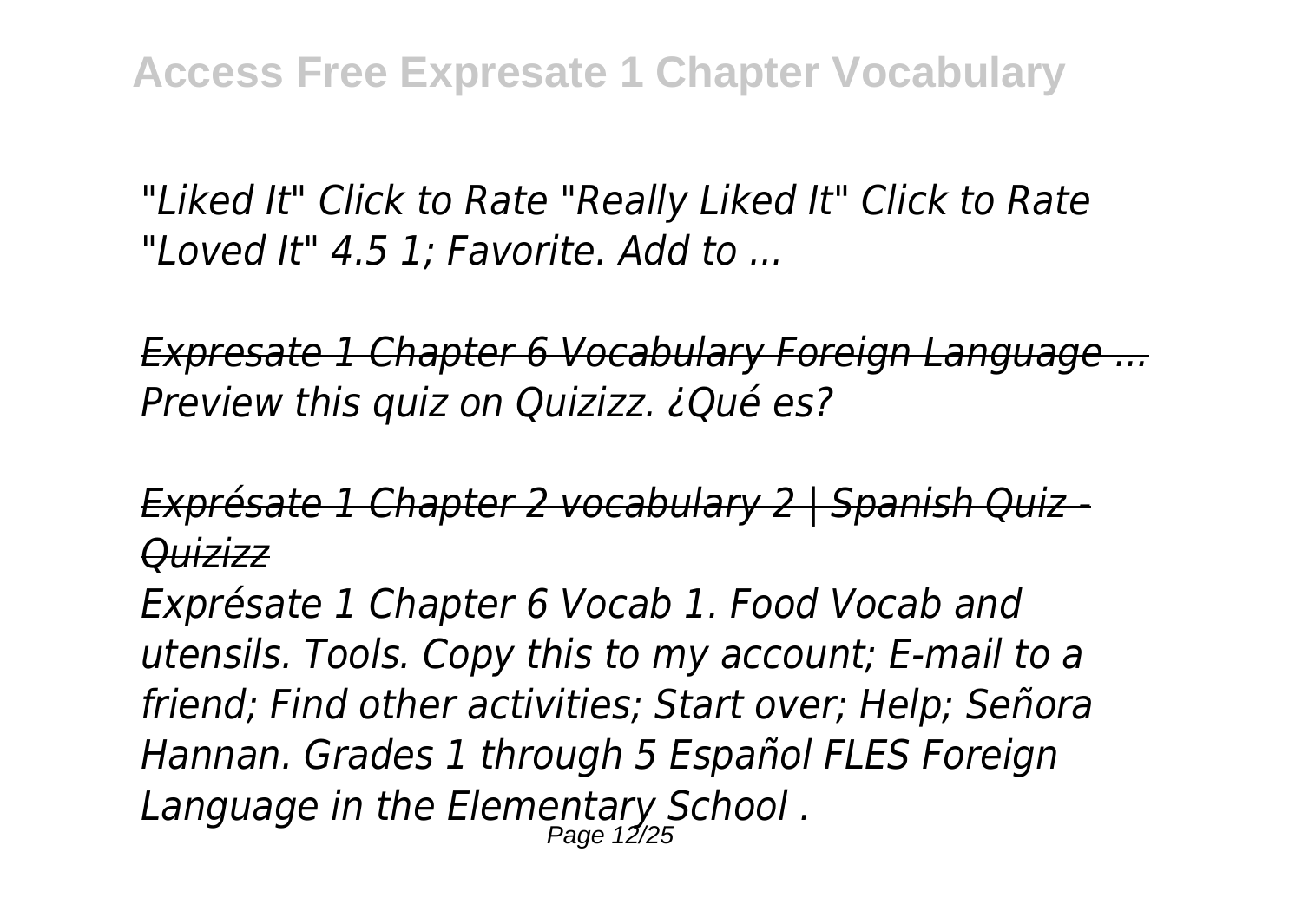*ShepardHills/Cedar Hills Elementary. WI: View profile; This activity was created by a Quia Web subscriber.*

*Expresate! Level 1 Chapter 4.2: Telling Time in Spanish Chapter 3, vocabulary 2 - Expresate 3 Chapter 7 Vocabulario 1 Chapter4Gram1.mov Exprésate 1 Vocabulario 1.1 - Intro of vocabulary Ex 1 Vocab 3 2 Swahili - Chapter 3 Vocabulary 1 ch 4 vocab 1 intro and text activities Expresate! Level 1 Chapter 3.2 -AR,-ER, -IR Verb Conjugation in Present Tense Genki textbook Lesson 5 A trip to Okinawa Dialogue, vocabulary and* Page 13/25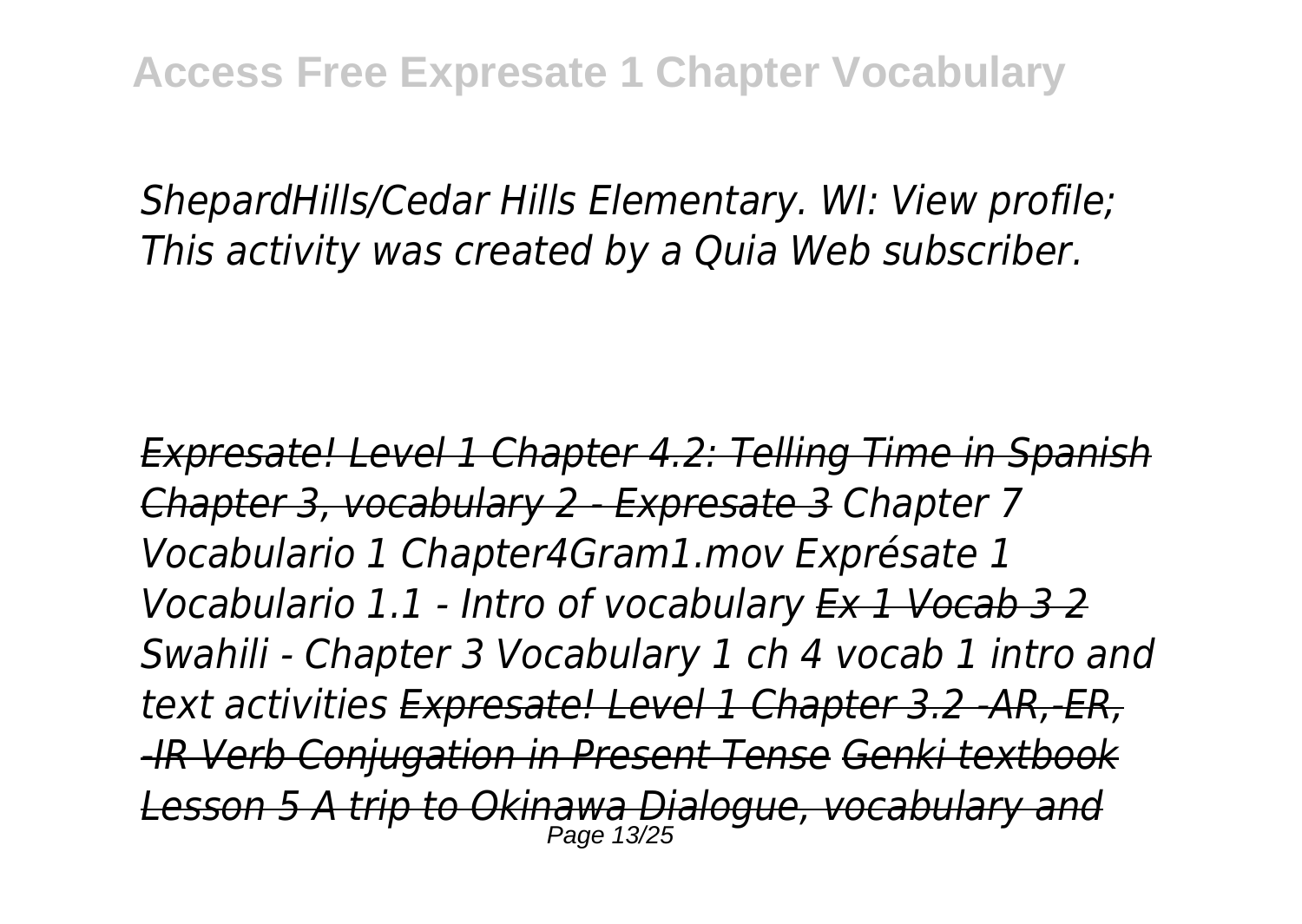*Grammar Genki 1 An Integrated Course in Elementary Japanese Textbook (Audio Guide) Spanish 2 Project: Chapter 1 Vocabulary 2 Spanish Short Stories for Beginners - Learn Spanish With Stories [Spanish Audio Book for Beginners] Como Eres? rap*

*¡Ven conmigo! ¡Mañana es el primer día de clases! Learn how to say numbers in Spanish Learn Spanish |Part 16: Spanish Vocabulary Upper-advanced | Golearn Spanish Rap: ¿Cómo es tu familia? Do Re Mi: Spanish Personal Pronouns Spanish Vocabulary and Grammar Building Tools*

*C2S1 Ser with adjectives C2G1AS1*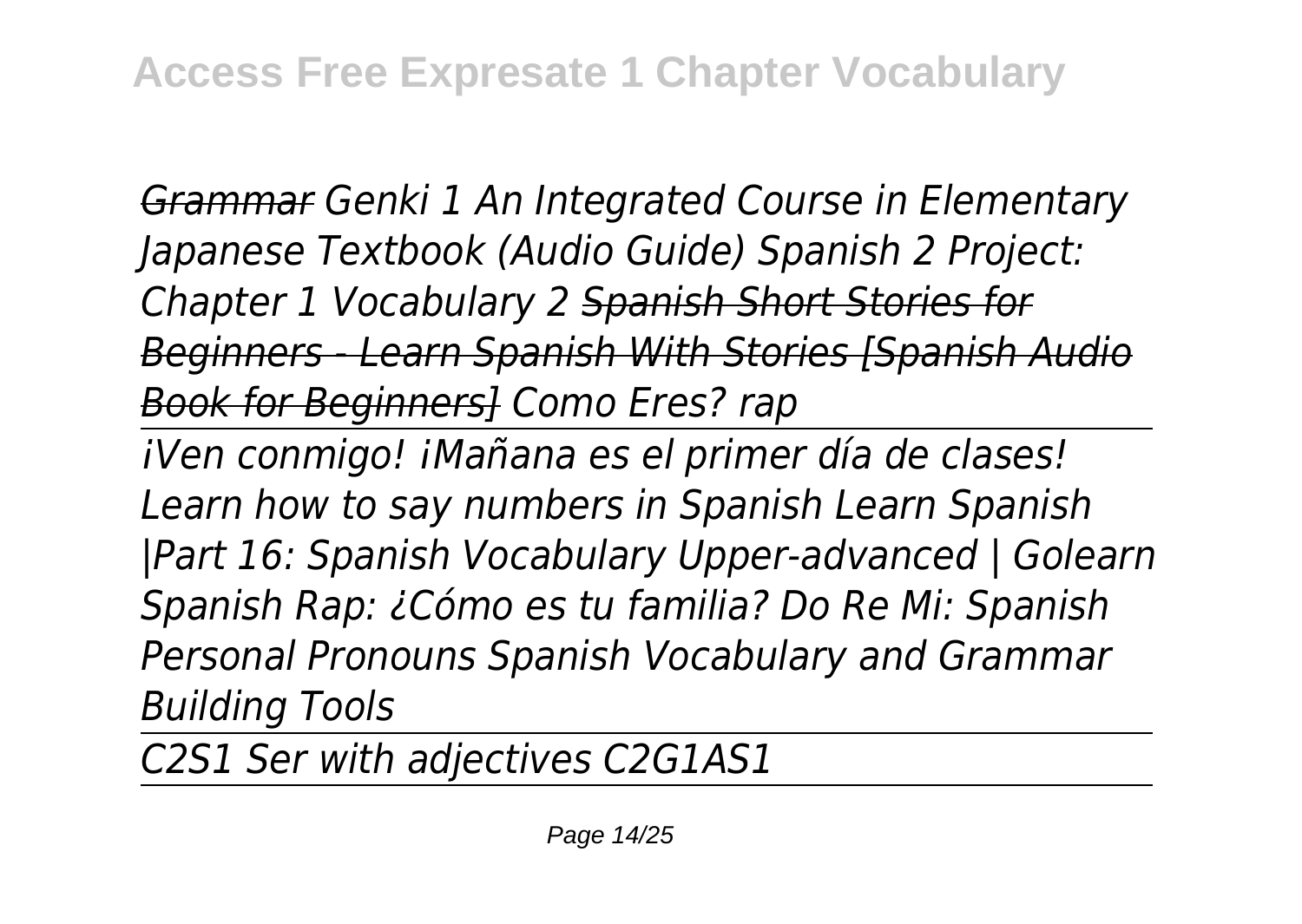## *Module 1 - Vocabulary in ContextExpresate 1 p19 Act 22 Numeros de Telefono*

*SPANISH 1 - Vocab Review Video - Capítulo 1ALesson 8 Genki textbook Barbecue conversation, vocabulary and Grammar Exprésate capítulo 1 lección 1 Algebra 1 - Chapter 3-1 Vocab Expresate 1\_Vocabulario 5.1 Algebra 1 - Chapter 3-2 Vocab Exprésate 1 - Novela en video 1 Expresate 1 Chapter Vocabulary Start studying Expresate 1 Chapter 1 Vocabulary. Learn vocabulary, terms, and more with flashcards, games, and other study tools.*

*Expresate 1 Chapter 1 Vocabulary Flashcards | Quizlet* Page 15/25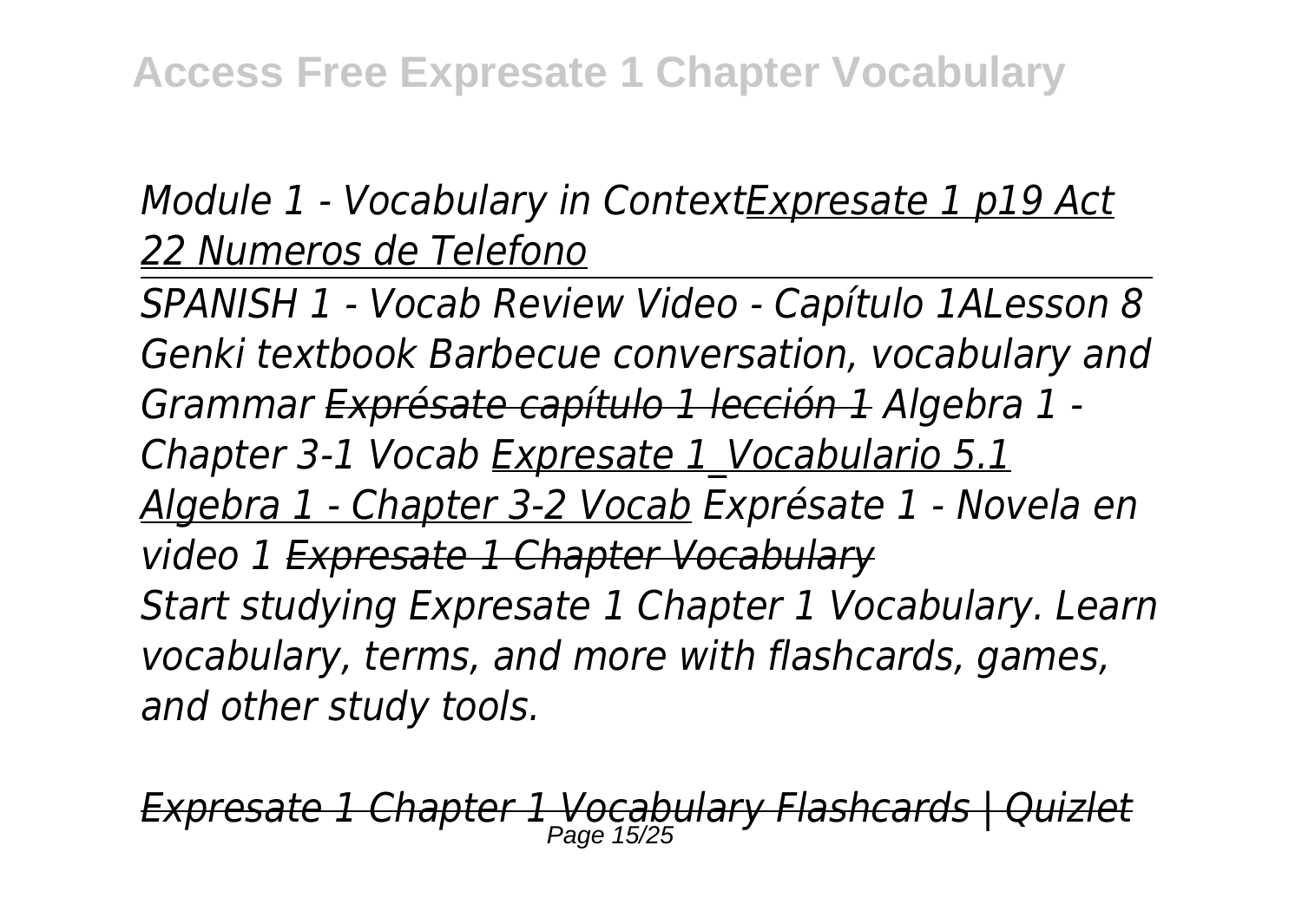*Expresate 1 (Chapter 1) Welcome To Vocabulary Graded Practice. When ready, press Start the practice. Timer is set to 5 minutes by default (click on the timer to change this).*

*Expresate 1 (Chapter 1) || Conjuguemos Start studying Expresate 1 Chapter 5 Vocabulary 1. Learn vocabulary, terms, and more with flashcards, games, and other study tools.*

*Expresate 1 Chapter 5 Vocabulary 1 Flashcards | Quizlet Start studying Expresate 1 Chapter 8-1. Learn* Page 16/25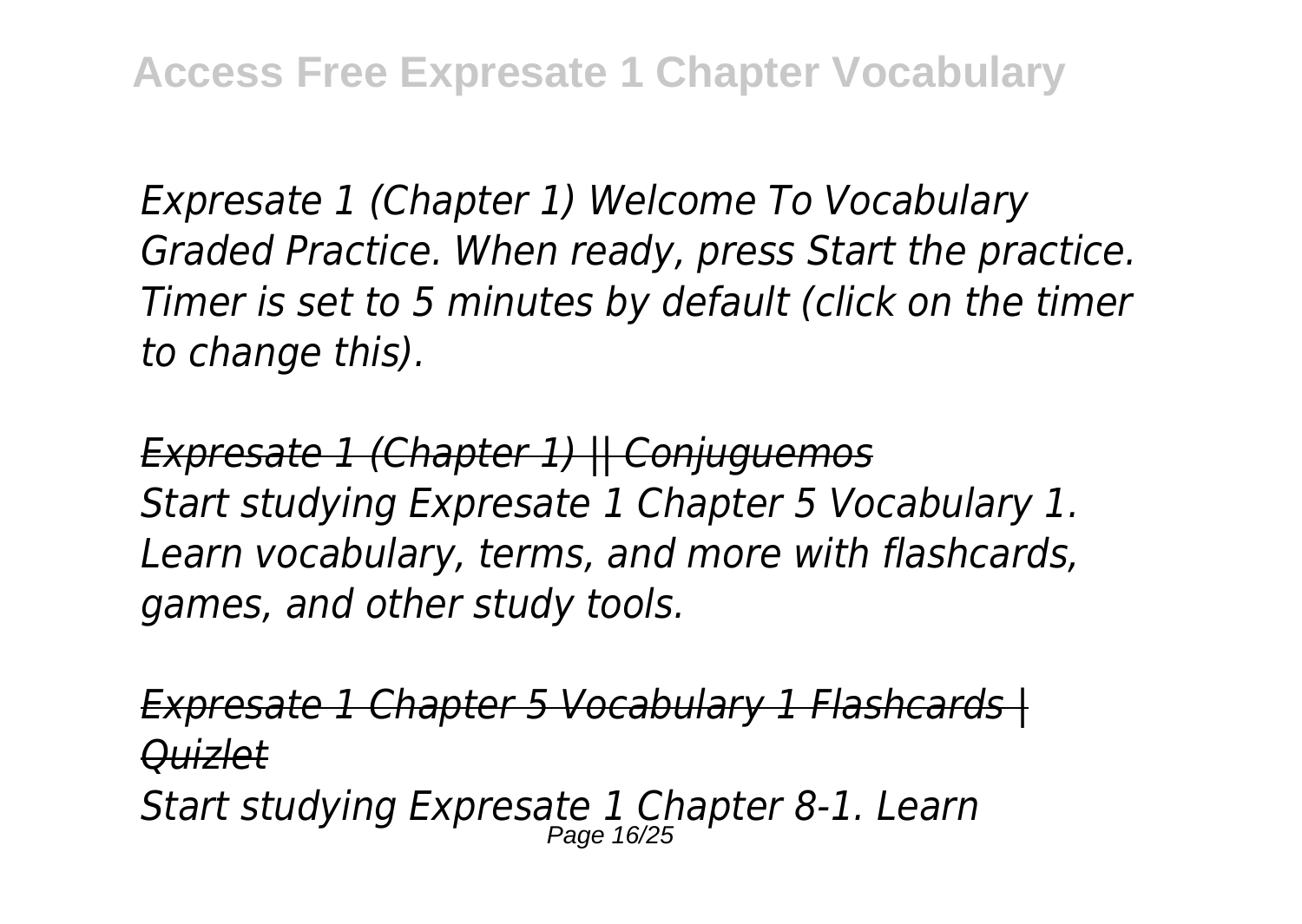*vocabulary, terms, and more with flashcards, games, and other study tools.*

*Expresate 1 Chapter 8-1 Flashcards | Quizlet Practice your Spanish vocabulary for Exprésate 1 (Chapter 4-1) with graded drill activities and fun multiplayer games.*

*Exprésate 1 (Chapter 4-1) || Conjuguemos Expresate 1 chapter 4 vocab 1 52 Terms. Breana81 ¡Exprésate! Spanish 1 Chapter 3 (Vocab 1) 47 Terms. Karla\_Saylor2 ¡Exprésate 1! Cap. 2 Vocab 2 36 Terms. amclaren ¡Exprésate! Chapter 4, Lesson 2 35 Terms.* Page 17/25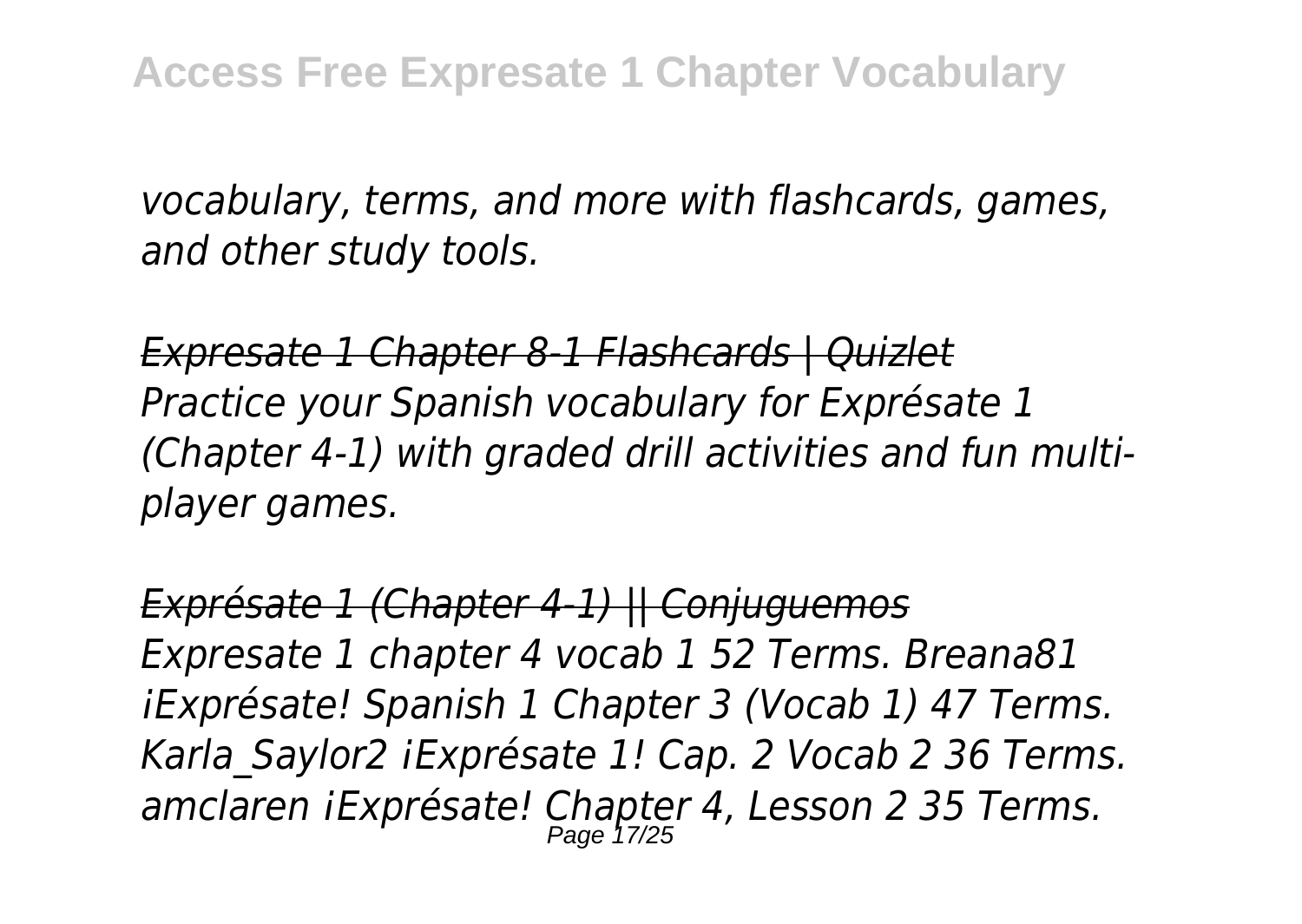*Rebecca\_Teal; Subjects. Arts and Humanities. Languages. Math. Science. Social Science. Other. Features. Quizlet Live. Quizlet Learn ...*

## *Expresate 1 Chapter 3 Vocabulary 2 Flashcards | Quizlet*

*Using the Expresate 2 series for Chapter 1, this worksheet combines the rules for placement of direct object pronouns with commands, ir + a + infinitive, and gerunds. Each activity refers to these rules and has a model for students to follow.*

*Expresate 1 Chapter 2 Worksheets & Teaching* Page 18/25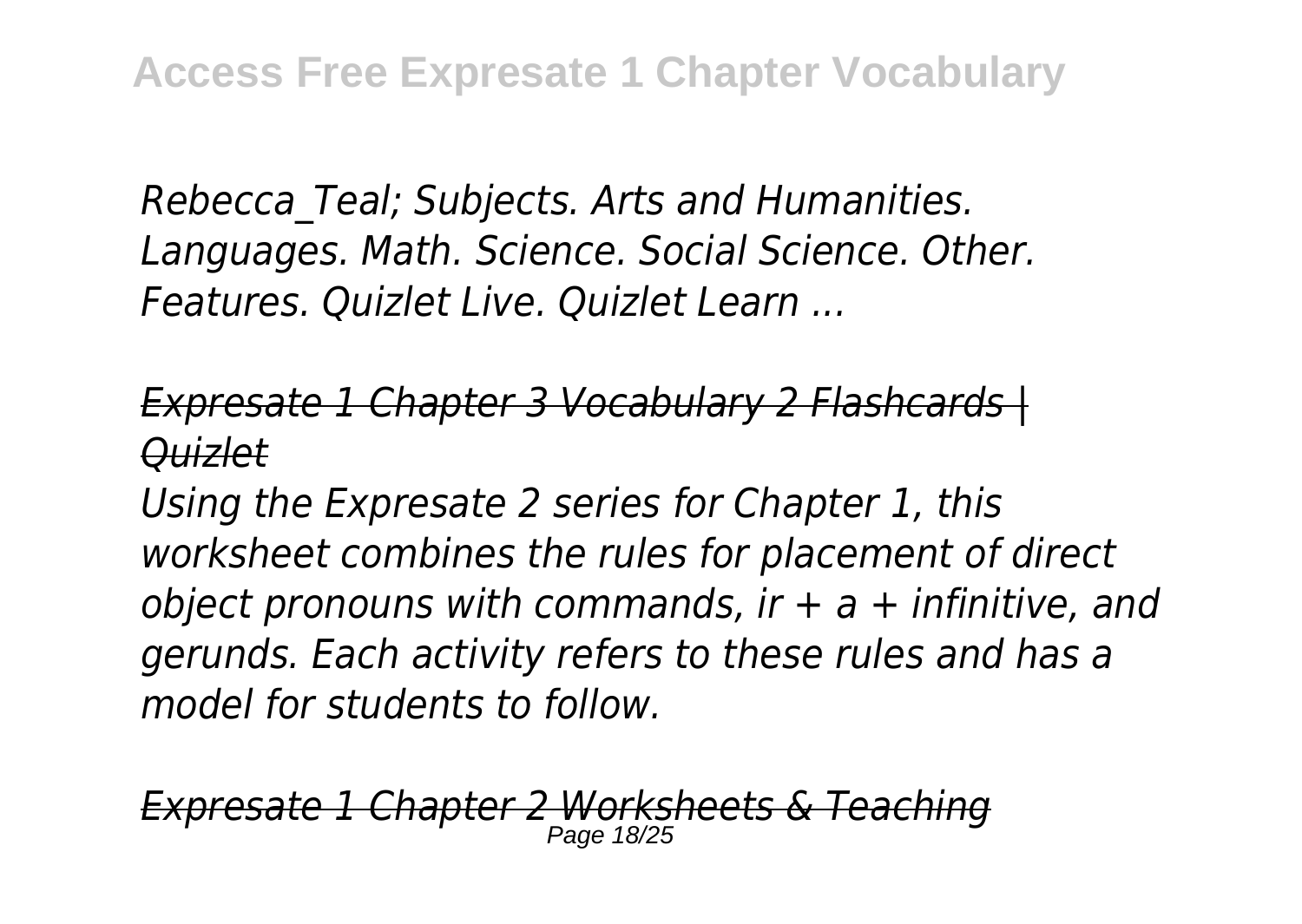#### *Resources | TpT*

*Realidades 1 & 2-Vocabulary Lists Realidades 1 A/B links Realidades 1 quia tests- practice games Exit tickets Videos and glogsters Spanish 1 units plans Spanish Unit Review links to practice vocabulary Spanish chapters by book programs ... Expresate 1 book online Chapter 1 textbook*

*expresate - Spanish 1 with Señora Groeb-Learn expresate vocab 3.1 with free interactive flashcards. Choose from 500 different sets of expresate vocab 3.1 flashcards on Quizlet.*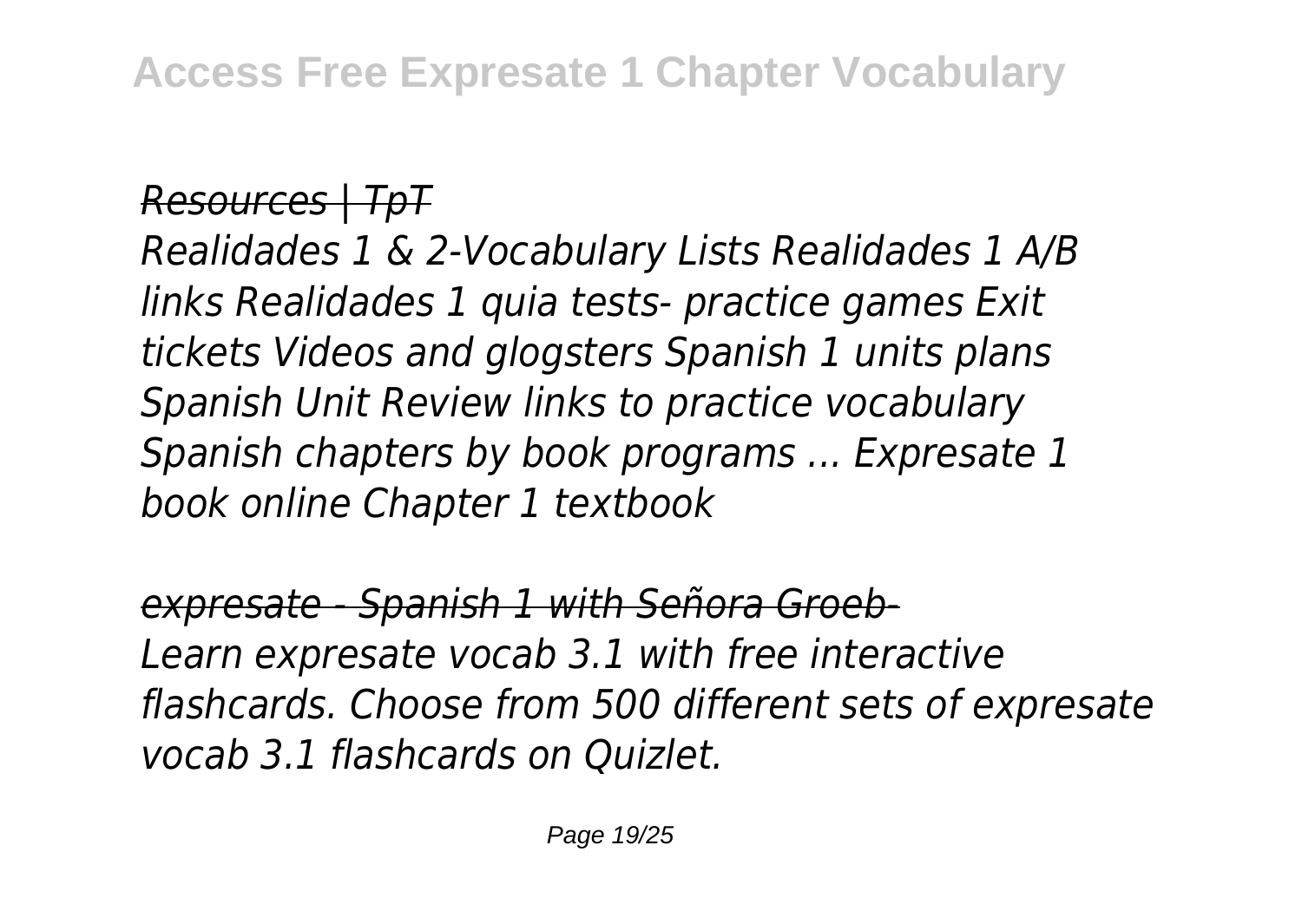## *expresate vocab 3.1 Flashcards and Study Sets | Quizlet*

*Chapter 1.1 Vocabulary. Capítulo 1: Repaso de Vocabulario 1. (Describing people, routines, and activities) activo (a) active. alto (a) tall. alegre/feliz happy. atlético (a) athletic. bajo (a)...*

*Chapter 1.1 Vocabulary - Exprésate 2 Practice Practice your Spanish vocabulary for Exprésate 1 (Chapter 2) with this timed flashcard application that adjust the deck to your knowledge. Exprésate 1 (chapter 2) Created by CONJUGUEMOS. Log in Sign up. Log in Sign up. Home Activity. Round 1. 1/48 00:29. To* Page 20/25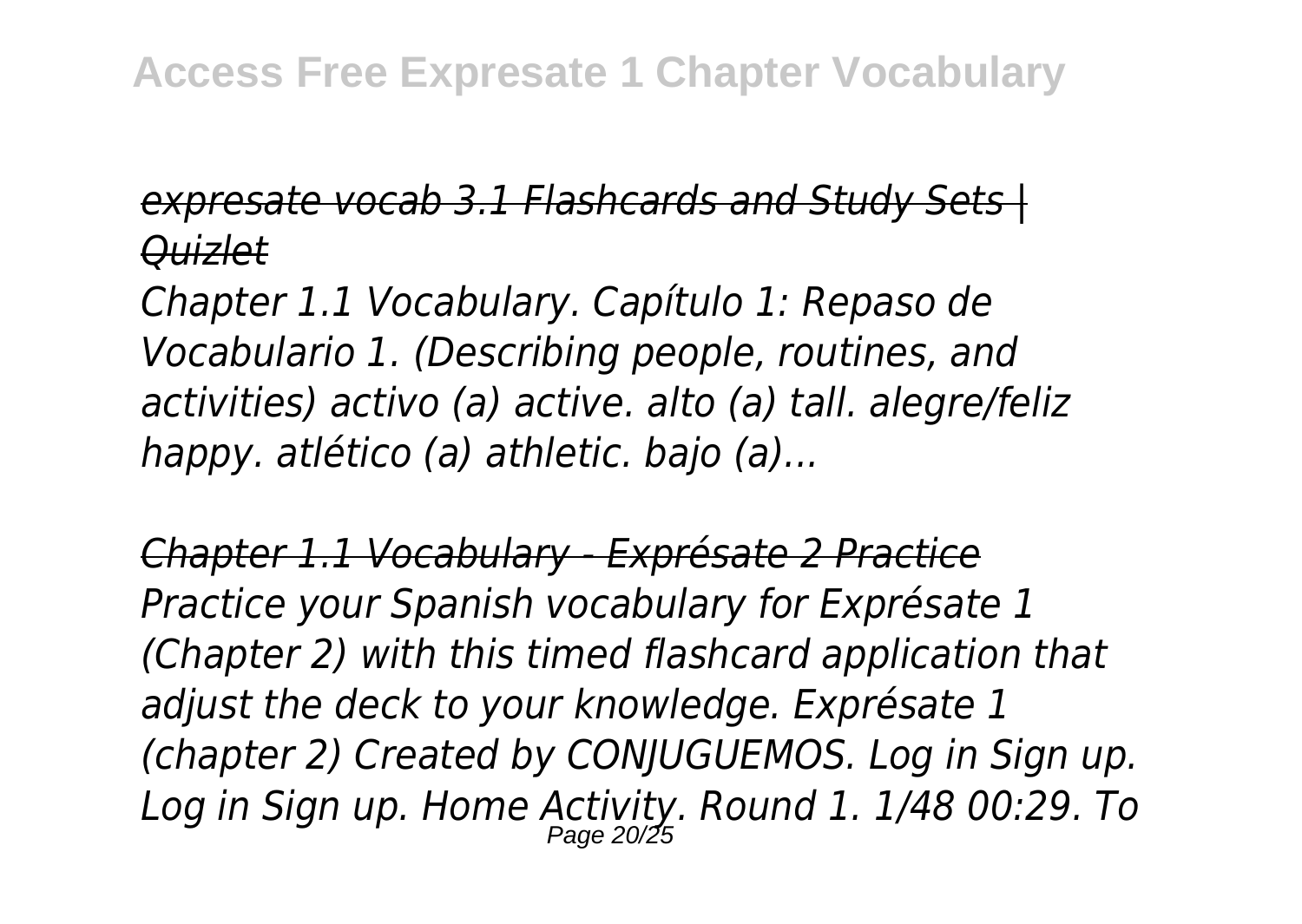*have a good time. Pasarla Bien.*

*Exprésate 1 (Chapter 2) || Conjuguemos Based on Expresate 1 Chapter 4-2 vocabulary. Students write out the forms of the verb ir at the top of the page. They then translate phrases from Spanish to English using forms of ir+a+an infinitive verb. They finish with a translation section from English to Spanish. You may also like:SpanishIrand*

*Expresate 1 Chapter 4 Worksheets & Teaching Resources | TpT Exprésate 1 (Chapter 2) Welcome To Vocabulary* Page 21/25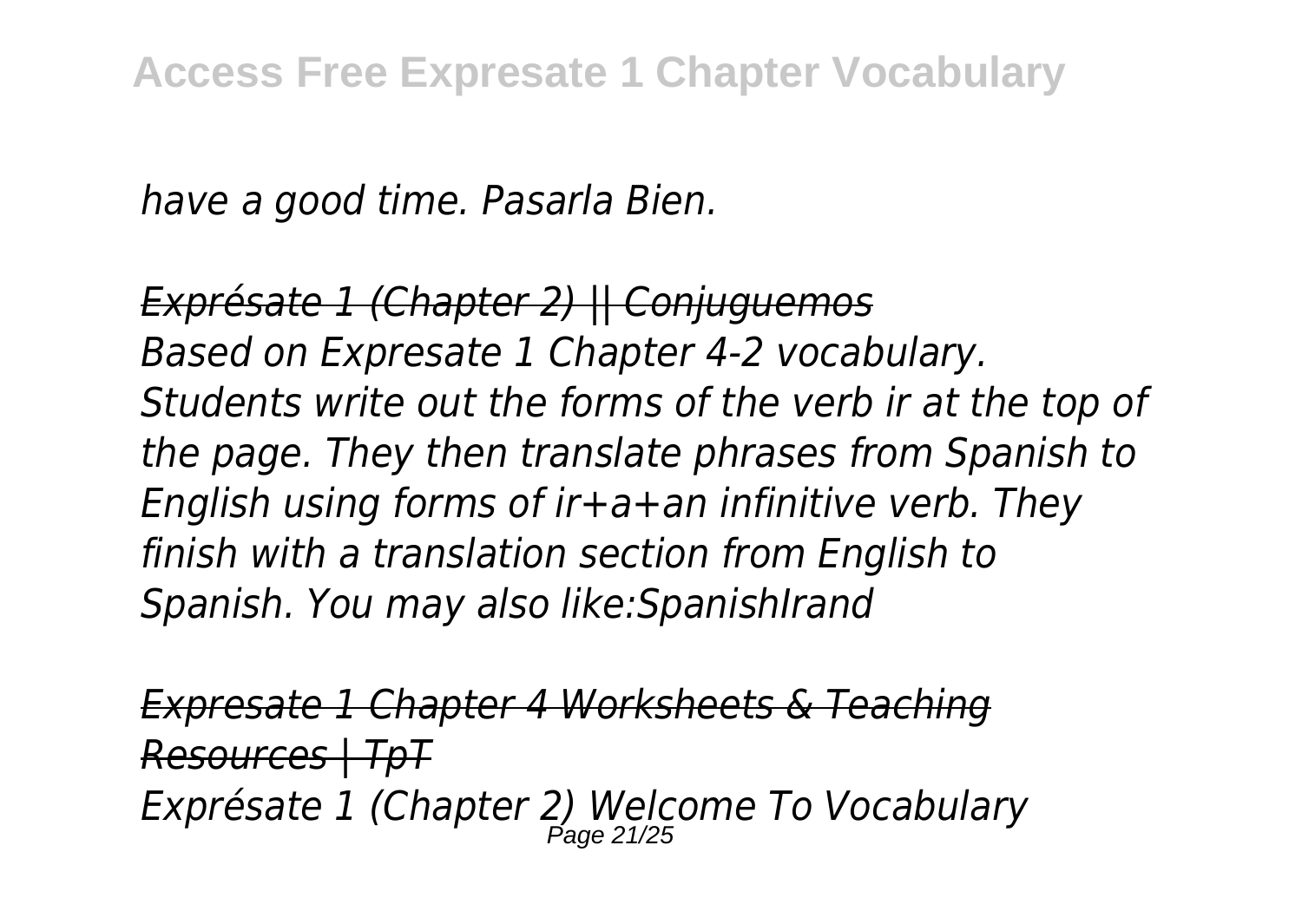*Graded Practice. When ready, press Start the practice. Timer is set to 5 minutes by default (click on the timer to change this).*

*Exprésate 1 (Chapter 2) || Conjuguemos exprÉsate 1. chapter 7. vocab. to talk about how you feel. p.246-249*

*Quia - EXPRÉSATE 1. CHAPTER 7. VOCAB. TO TALK ABOUT HOW ...*

*Exprésate 1 Chapter 6 Vocab 1. Tools. Copy this to my account; E-mail to a friend; Find other activities; Start over; Help; Food Vocab and utensils. Flashcards.* Page 22/25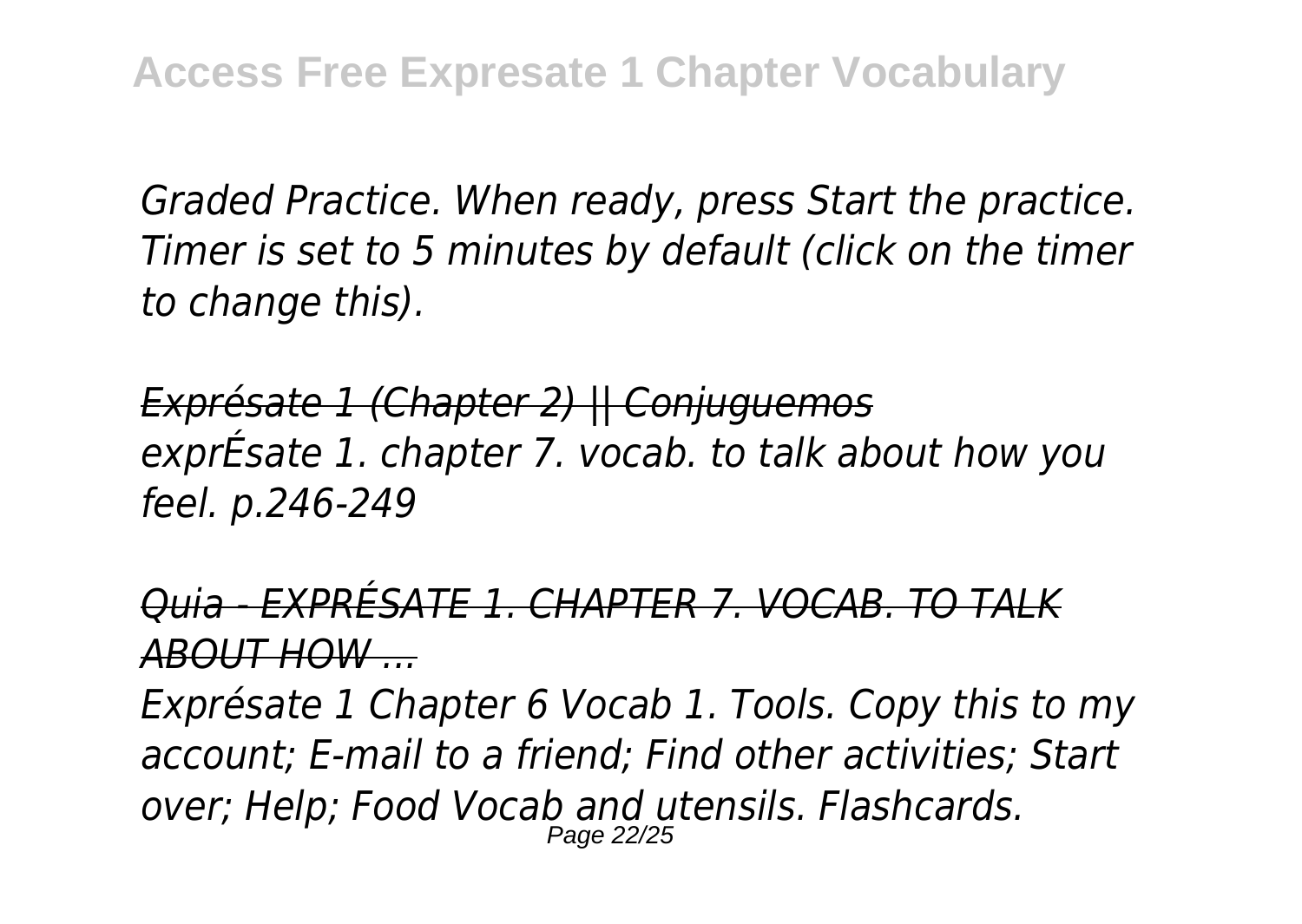*Matching Concentration Word Search. See a list of terms used in these activities. Señora Hannan. Grades 1 through 5 Español FLES Foreign Language in the Elementary School ...*

*Quia - Exprésate 1 Chapter 6 Vocab 1 Quia - EXPRÉSATE 1: Chapter 1: Vocabulary 1. Rags to Riches: Answer questions in a quest for fame and fortune.*

*Quia - EXPRÉSATE 1: Chapter 1: Vocabulary 1 Expresate 1 Chapter 6 Vocabulary; Expresate 1 Chapter 6 Vocabulary. by heccabampton, Apr. 2013.* Page 23/25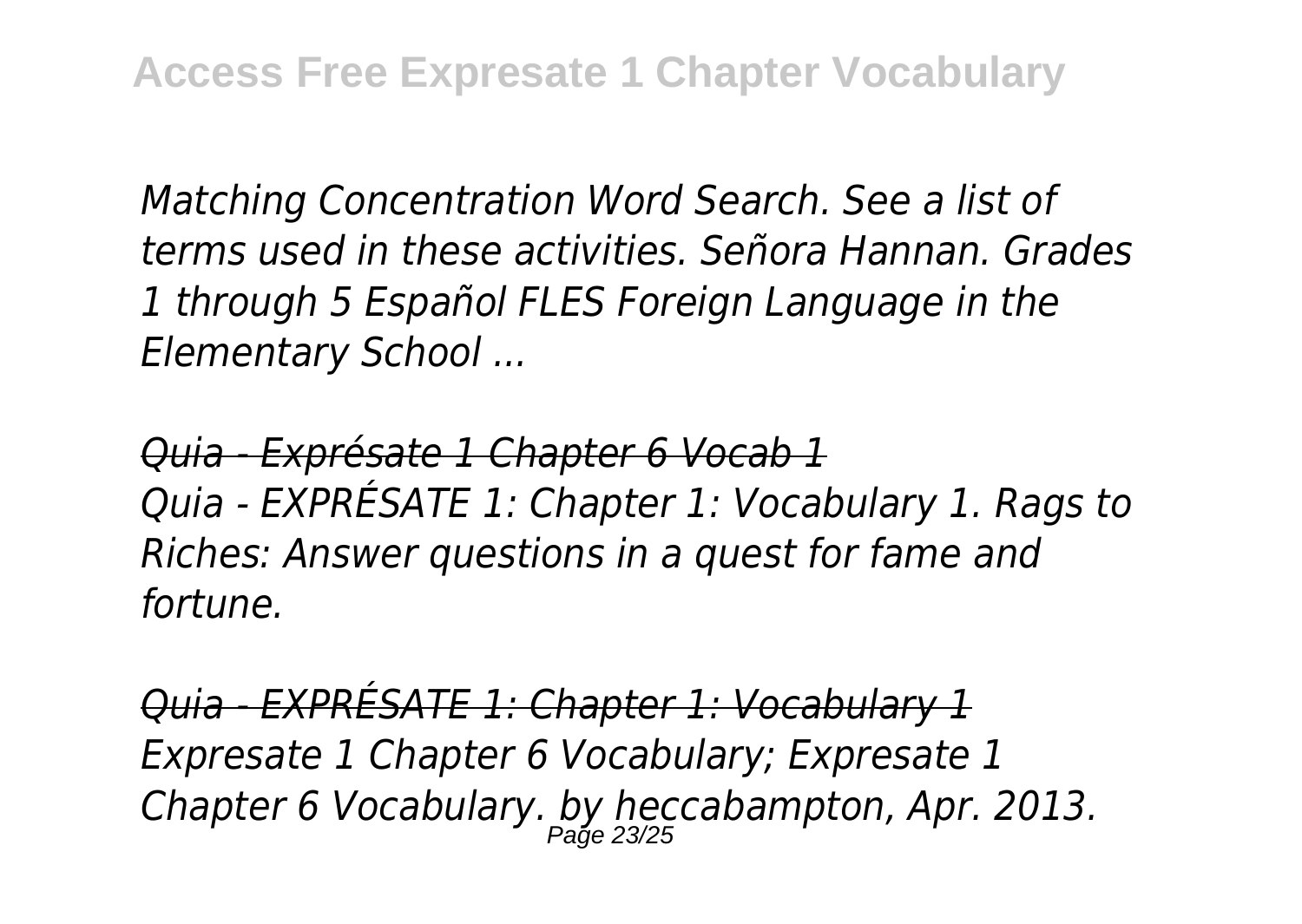*Subjects: spanish, spanish 1, chapter 6 . Click to Rate "Hated It" Click to Rate "Didn't Like It" Click to Rate "Liked It" Click to Rate "Really Liked It" Click to Rate "Loved It" 4.5 1; Favorite. Add to ...*

*Expresate 1 Chapter 6 Vocabulary Foreign Language ... Preview this quiz on Quizizz. ¿Qué es?*

*Exprésate 1 Chapter 2 vocabulary 2 | Spanish Quiz - Quizizz*

*Exprésate 1 Chapter 6 Vocab 1. Food Vocab and utensils. Tools. Copy this to my account; E-mail to a friend; Find other activities; Start over; Help; Señora* Page 24/25